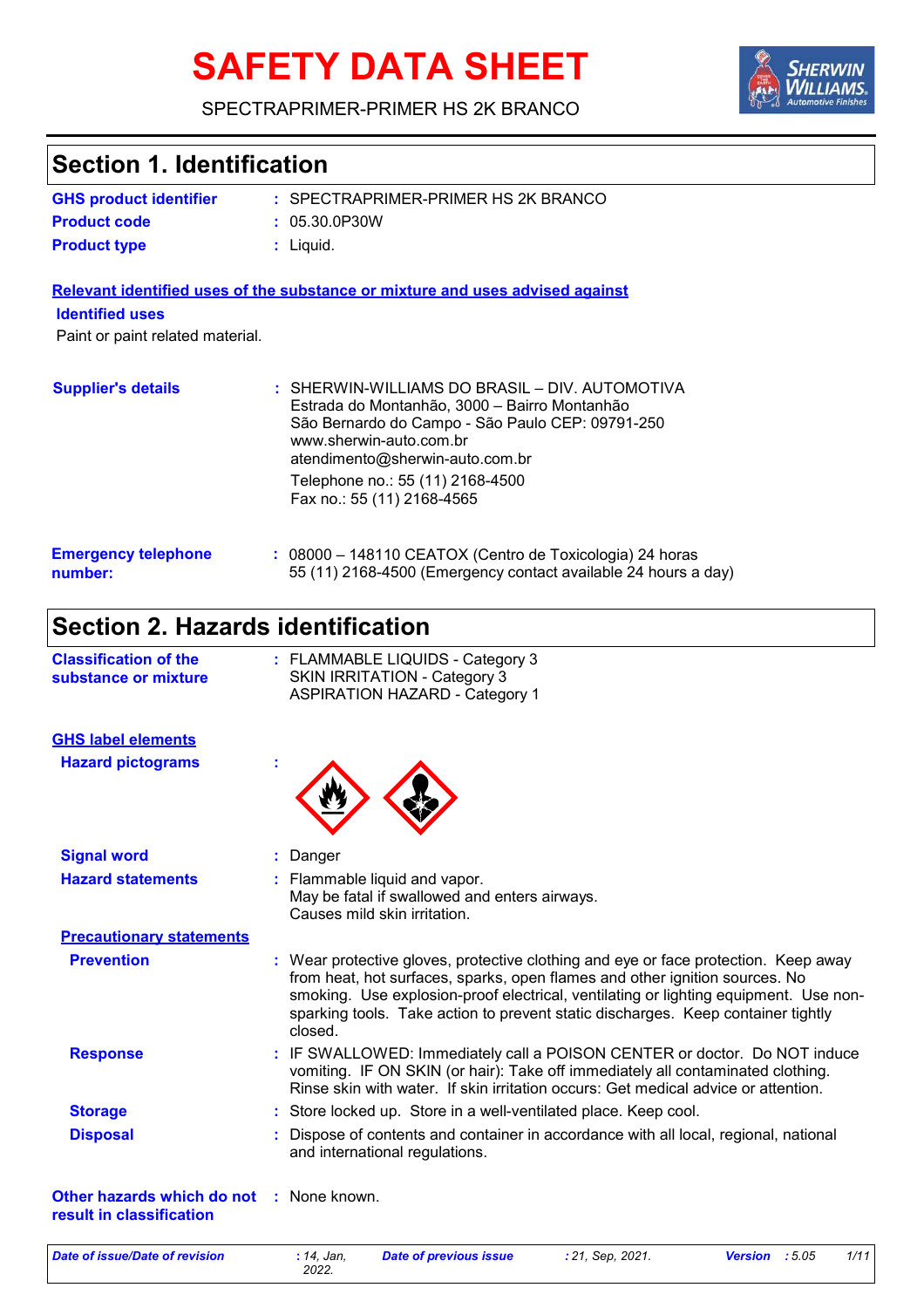### **Section 3. Composition/information on ingredients**

**Substance/mixture**

**:** Mixture

#### **CAS number/other identifiers**

**EC number :** Mixture.

| <b>Ingredient name</b> | %          | <b>CAS number</b> |
|------------------------|------------|-------------------|
| Titanium Dioxide       | I≥10 - ≤25 | 13463-67-7        |
| Talc                   | 210 - ≤25  | 14807-96-6        |
| Barium Sulfate         | 210 - ≤25  | 7727-43-7         |
| 2-Butyl Acetate        | $\leq 10$  | 105-46-4          |
| Xylene, mixed isomers  | < 10       | 1330-20-7         |
| Ethylbenzene           | < 10       | 100-41-4          |

**There are no additional ingredients present which, within the current knowledge of the supplier and in the concentrations applicable, are classified as hazardous to health or the environment and hence require reporting in this section.**

**Occupational exposure limits, if available, are listed in Section 8.**

### **Section 4. First aid measures**

#### **Description of necessary first aid measures**

| <b>Eye contact</b>  | : Immediately flush eyes with plenty of water, occasionally lifting the upper and lower<br>eyelids. Check for and remove any contact lenses. Continue to rinse for at least 10<br>minutes. If irritation persists, get medical attention.                                                                                                                                                                                                                                                                                                                                                                                                                                                                                                               |
|---------------------|---------------------------------------------------------------------------------------------------------------------------------------------------------------------------------------------------------------------------------------------------------------------------------------------------------------------------------------------------------------------------------------------------------------------------------------------------------------------------------------------------------------------------------------------------------------------------------------------------------------------------------------------------------------------------------------------------------------------------------------------------------|
| <b>Inhalation</b>   | : Remove victim to fresh air and keep at rest in a position comfortable for breathing.<br>If not breathing, if breathing is irregular or if respiratory arrest occurs, provide<br>artificial respiration or oxygen by trained personnel. It may be dangerous to the<br>person providing aid to give mouth-to-mouth resuscitation. Get medical attention if<br>adverse health effects persist or are severe. If unconscious, place in recovery<br>position and get medical attention immediately. Maintain an open airway. Loosen<br>tight clothing such as a collar, tie, belt or waistband.                                                                                                                                                            |
| <b>Skin contact</b> | : Flush contaminated skin with plenty of water. Remove contaminated clothing and<br>shoes. Continue to rinse for at least 10 minutes. Get medical attention if adverse<br>health effects persist or are severe. Wash clothing before reuse. Clean shoes<br>thoroughly before reuse.                                                                                                                                                                                                                                                                                                                                                                                                                                                                     |
| <b>Ingestion</b>    | : Get medical attention immediately. Call a poison center or physician. Wash out<br>mouth with water. Remove dentures if any. If material has been swallowed and the<br>exposed person is conscious, give small quantities of water to drink. Stop if the<br>exposed person feels sick as vomiting may be dangerous. Aspiration hazard if<br>swallowed. Can enter lungs and cause damage. Do not induce vomiting. If<br>vomiting occurs, the head should be kept low so that vomit does not enter the lungs.<br>Never give anything by mouth to an unconscious person. If unconscious, place in<br>recovery position and get medical attention immediately. Maintain an open airway.<br>Loosen tight clothing such as a collar, tie, belt or waistband. |

|                                       | Most important symptoms/effects, acute and delayed                                         |  |
|---------------------------------------|--------------------------------------------------------------------------------------------|--|
| <b>Potential acute health effects</b> |                                                                                            |  |
| <b>Eye contact</b>                    | : No known significant effects or critical hazards.                                        |  |
| <b>Inhalation</b>                     | : No known significant effects or critical hazards.                                        |  |
| <b>Skin contact</b>                   | : Causes mild skin irritation.                                                             |  |
| <b>Ingestion</b>                      | : May be fatal if swallowed and enters airways.                                            |  |
| <b>Over-exposure signs/symptoms</b>   |                                                                                            |  |
| Eye contact                           | : Adverse symptoms may include the following:<br>pain or irritation<br>watering<br>redness |  |
| <b>Inhalation</b>                     | : No specific data.                                                                        |  |

*Date of issue/Date of revision* **:** *14, Jan,*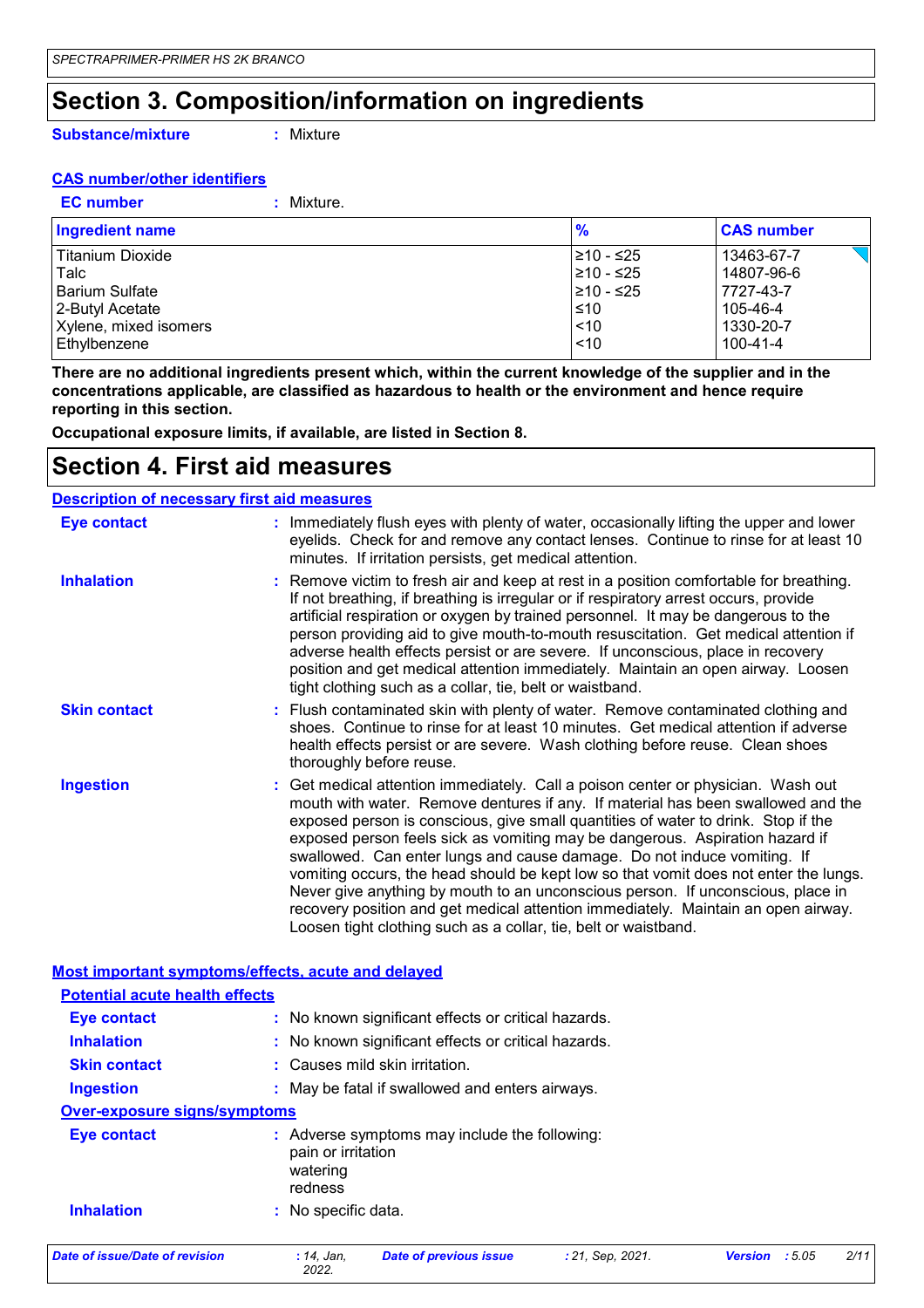### **Section 4. First aid measures**

| <b>Skin contact</b>               | : Adverse symptoms may include the following:<br><i>irritation</i><br>redness                                                                                                 |
|-----------------------------------|-------------------------------------------------------------------------------------------------------------------------------------------------------------------------------|
| <b>Ingestion</b>                  | : Adverse symptoms may include the following:<br>nausea or vomiting                                                                                                           |
|                                   | <u>Indication of immediate medical attention and special treatment needed, if necessary</u>                                                                                   |
| <b>Notes to physician</b>         | : Treat symptomatically. Contact poison treatment specialist immediately if large<br>quantities have been ingested or inhaled.                                                |
| <b>Specific treatments</b>        | : No specific treatment.                                                                                                                                                      |
| <b>Protection of first-aiders</b> | : No action shall be taken involving any personal risk or without suitable training. It<br>may be dangerous to the person providing aid to give mouth-to-mouth resuscitation. |

#### **See toxicological information (Section 11)**

## **Section 5. Fire-fighting measures**

| <b>Extinguishing media</b>                               |                                                                                                                                                                                                                                                                                                                               |
|----------------------------------------------------------|-------------------------------------------------------------------------------------------------------------------------------------------------------------------------------------------------------------------------------------------------------------------------------------------------------------------------------|
| <b>Suitable extinguishing</b><br>media                   | : Use dry chemical, $CO2$ , water spray (fog) or foam.                                                                                                                                                                                                                                                                        |
| <b>Unsuitable extinguishing</b><br>media                 | : Do not use water jet.                                                                                                                                                                                                                                                                                                       |
| <b>Specific hazards arising</b><br>from the chemical     | : Flammable liquid and vapor. Runoff to sewer may create fire or explosion hazard.<br>In a fire or if heated, a pressure increase will occur and the container may burst, with<br>the risk of a subsequent explosion.                                                                                                         |
| <b>Hazardous thermal</b><br>decomposition products       | : Decomposition products may include the following materials:<br>carbon dioxide<br>carbon monoxide<br>sulfur oxides<br>metal oxide/oxides                                                                                                                                                                                     |
| <b>Special protective actions</b><br>for fire-fighters   | : Promptly isolate the scene by removing all persons from the vicinity of the incident if<br>there is a fire. No action shall be taken involving any personal risk or without<br>suitable training. Move containers from fire area if this can be done without risk.<br>Use water spray to keep fire-exposed containers cool. |
| <b>Special protective</b><br>equipment for fire-fighters | : Fire-fighters should wear appropriate protective equipment and self-contained<br>breathing apparatus (SCBA) with a full face-piece operated in positive pressure<br>mode.                                                                                                                                                   |

### **Section 6. Accidental release measures**

|                                  | Personal precautions, protective equipment and emergency procedures                                                                                                                                                                                                                                                                                                                                                                                                                             |
|----------------------------------|-------------------------------------------------------------------------------------------------------------------------------------------------------------------------------------------------------------------------------------------------------------------------------------------------------------------------------------------------------------------------------------------------------------------------------------------------------------------------------------------------|
| For non-emergency<br>personnel   | : No action shall be taken involving any personal risk or without suitable training.<br>Evacuate surrounding areas. Keep unnecessary and unprotected personnel from<br>entering. Do not touch or walk through spilled material. Shut off all ignition sources.<br>No flares, smoking or flames in hazard area. Avoid breathing vapor or mist.<br>Provide adequate ventilation. Wear appropriate respirator when ventilation is<br>inadequate. Put on appropriate personal protective equipment. |
|                                  | <b>For emergency responders</b> : If specialized clothing is required to deal with the spillage, take note of any<br>information in Section 8 on suitable and unsuitable materials. See also the<br>information in "For non-emergency personnel".                                                                                                                                                                                                                                               |
| <b>Environmental precautions</b> | : Avoid dispersal of spilled material and runoff and contact with soil, waterways,<br>drains and sewers. Inform the relevant authorities if the product has caused<br>environmental pollution (sewers, waterways, soil or air).                                                                                                                                                                                                                                                                 |

*Date of issue/Date of revision* **:** *14, Jan, 2022. Date of previous issue : 21, Sep, 2021. Version : 5.05 3/11*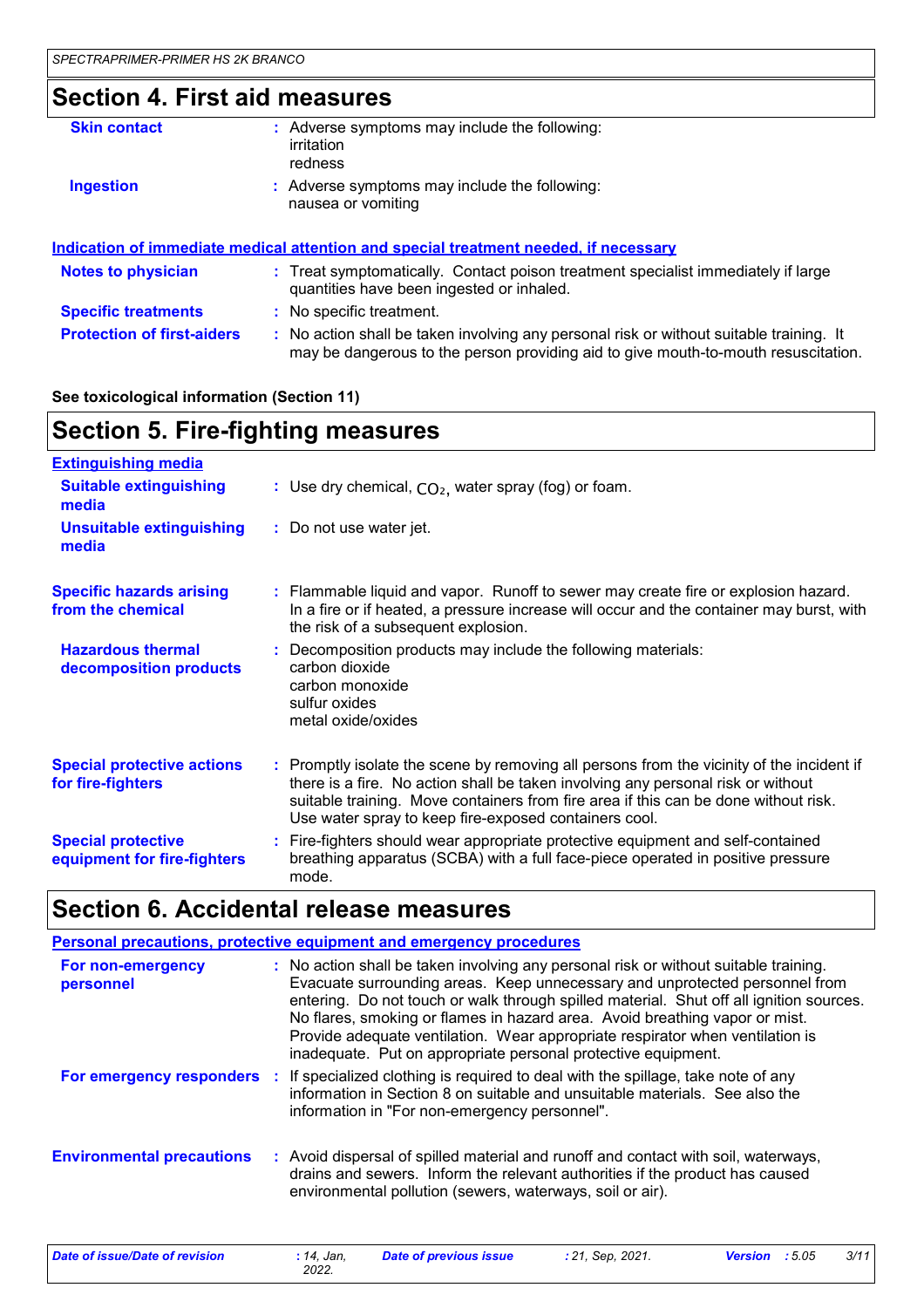### **Section 6. Accidental release measures**

#### **Methods and materials for containment and cleaning up**

| <b>Small spill</b> | : Stop leak if without risk. Move containers from spill area. Use spark-proof tools and<br>explosion-proof equipment. Dilute with water and mop up if water-soluble.<br>Alternatively, or if water-insoluble, absorb with an inert dry material and place in an<br>appropriate waste disposal container. Dispose of via a licensed waste disposal<br>contractor.                                                                                                                                                                                                                                                                                                                                                                                                      |
|--------------------|-----------------------------------------------------------------------------------------------------------------------------------------------------------------------------------------------------------------------------------------------------------------------------------------------------------------------------------------------------------------------------------------------------------------------------------------------------------------------------------------------------------------------------------------------------------------------------------------------------------------------------------------------------------------------------------------------------------------------------------------------------------------------|
| <b>Large spill</b> | : Stop leak if without risk. Move containers from spill area. Use spark-proof tools and<br>explosion-proof equipment. Approach release from upwind. Prevent entry into<br>sewers, water courses, basements or confined areas. Wash spillages into an<br>effluent treatment plant or proceed as follows. Contain and collect spillage with non-<br>combustible, absorbent material e.g. sand, earth, vermiculite or diatomaceous earth<br>and place in container for disposal according to local regulations (see Section 13).<br>Dispose of via a licensed waste disposal contractor. Contaminated absorbent<br>material may pose the same hazard as the spilled product. Note: see Section 1 for<br>emergency contact information and Section 13 for waste disposal. |

### **Section 7. Handling and storage**

#### **Precautions for safe handling**

| <b>Protective measures</b>                                                       | : Put on appropriate personal protective equipment (see Section 8). Do not swallow.<br>Avoid contact with eyes, skin and clothing. Avoid breathing vapor or mist. Use only<br>with adequate ventilation. Wear appropriate respirator when ventilation is<br>inadequate. Do not enter storage areas and confined spaces unless adequately<br>ventilated. Keep in the original container or an approved alternative made from a<br>compatible material, kept tightly closed when not in use. Store and use away from<br>heat, sparks, open flame or any other ignition source. Use explosion-proof electrical<br>(ventilating, lighting and material handling) equipment. Use only non-sparking tools.<br>Take precautionary measures against electrostatic discharges. Empty containers<br>retain product residue and can be hazardous. Do not reuse container. |
|----------------------------------------------------------------------------------|----------------------------------------------------------------------------------------------------------------------------------------------------------------------------------------------------------------------------------------------------------------------------------------------------------------------------------------------------------------------------------------------------------------------------------------------------------------------------------------------------------------------------------------------------------------------------------------------------------------------------------------------------------------------------------------------------------------------------------------------------------------------------------------------------------------------------------------------------------------|
| <b>Advice on general</b><br>occupational hygiene                                 | : Eating, drinking and smoking should be prohibited in areas where this material is<br>handled, stored and processed. Workers should wash hands and face before<br>eating, drinking and smoking. Remove contaminated clothing and protective<br>equipment before entering eating areas. See also Section 8 for additional<br>information on hygiene measures.                                                                                                                                                                                                                                                                                                                                                                                                                                                                                                  |
| <b>Conditions for safe storage,</b><br>including any<br><b>incompatibilities</b> | Store in accordance with local regulations. Store in a segregated and approved<br>area. Store in original container protected from direct sunlight in a dry, cool and well-<br>ventilated area, away from incompatible materials (see Section 10) and food and<br>drink. Store locked up. Eliminate all ignition sources. Separate from oxidizing<br>materials. Keep container tightly closed and sealed until ready for use. Containers<br>that have been opened must be carefully resealed and kept upright to prevent<br>leakage. Do not store in unlabeled containers. Use appropriate containment to<br>avoid environmental contamination. See Section 10 for incompatible materials<br>before handling or use.                                                                                                                                           |

### **Section 8. Exposure controls/personal protection**

#### **Control parameters**

#### **Occupational exposure limits**

| <b>Ingredient name</b>         | <b>Exposure limits</b>                                                                         |
|--------------------------------|------------------------------------------------------------------------------------------------|
| <b>Titanium Dioxide</b>        | ACGIH TLV (United States, 1/2021).                                                             |
|                                | TWA: 10 mg/m <sup>3</sup> 8 hours.                                                             |
| Talc                           | ACGIH TLV (United States, 1/2021).                                                             |
|                                | TWA: 2 mg/m <sup>3</sup> 8 hours. Form: Respirable fraction                                    |
| <b>Barium Sulfate</b>          | ACGIH TLV (United States, 1/2021).                                                             |
|                                | TWA: 5 mg/m <sup>3</sup> 8 hours. Form: Inhalable fraction                                     |
| 2-Butyl Acetate                | ACGIH TLV (United States, 1/2021).                                                             |
|                                | STEL: 150 ppm 15 minutes.                                                                      |
|                                | TWA: 50 ppm 8 hours.                                                                           |
| Xylene, mixed isomers          | Ministry of Labor and Employement (Brazil, 11/2001).                                           |
|                                |                                                                                                |
| Date of issue/Date of revision | 4/11<br>$: 14$ , Jan.<br>Date of previous issue<br>: 21, Sep. 2021.<br>Version : 5.05<br>2022. |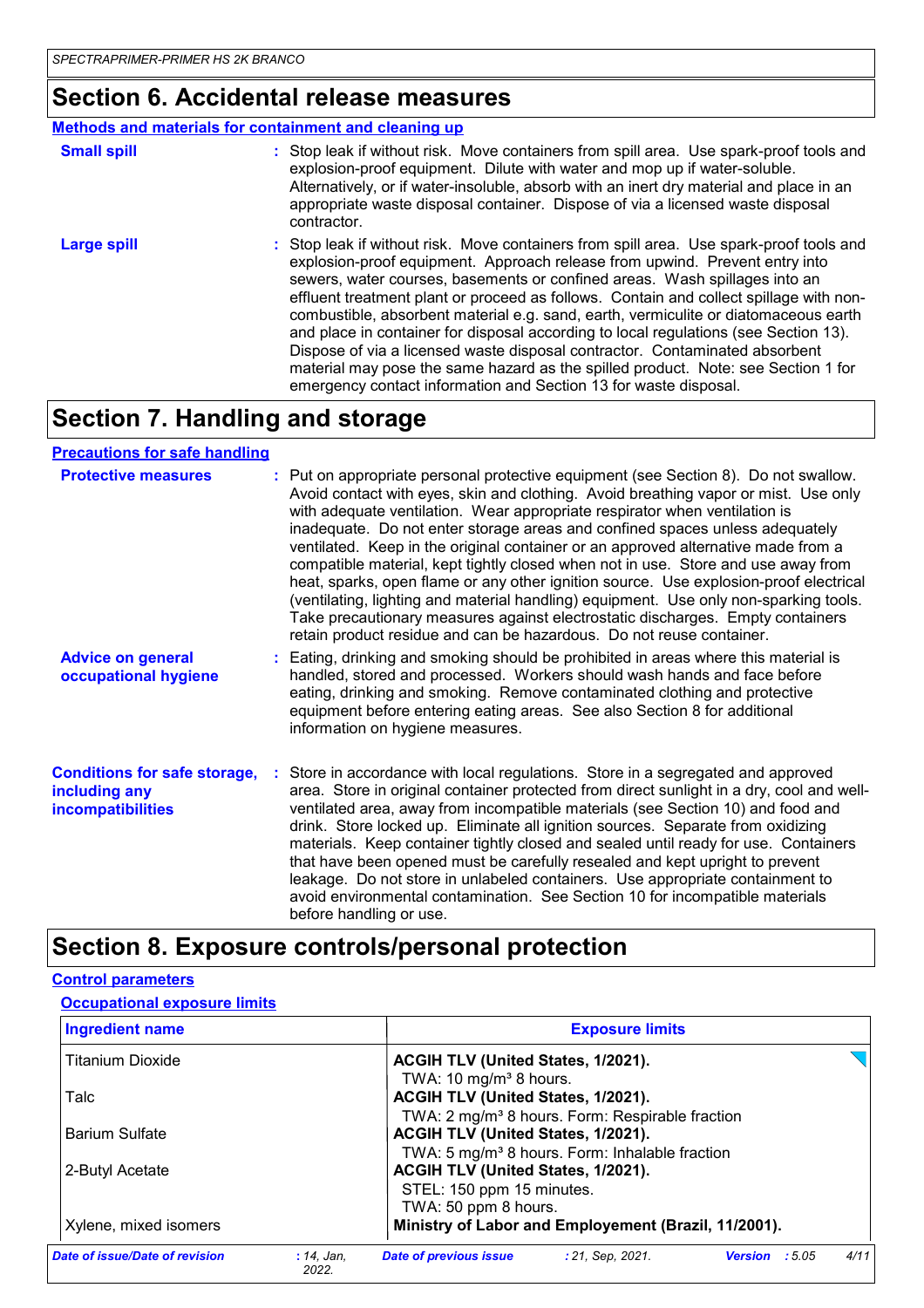### **Section 8. Exposure controls/personal protection**

| TWA: 78 ppm 8 hours.                                 |
|------------------------------------------------------|
| TWA: $340 \text{ ma/m}^3$ 8 hours.                   |
| Ministry of Labor and Employement (Brazil, 11/2001). |
| TWA: 78 ppm 8 hours.                                 |
| TWA: $340 \text{ mg/m}^3$ 8 hours.                   |
|                                                      |

**The information contained in this safety data sheet does not constitute the user's own assessment of workplace risks, as required by other health and safety legislation. The provisions of the national health and safety at work regulations apply to the use of this product at work.**

| <b>Appropriate engineering</b><br><b>controls</b> | : Use only with adequate ventilation. Use process enclosures, local exhaust<br>ventilation or other engineering controls to keep worker exposure to airborne<br>contaminants below any recommended or statutory limits. The engineering controls<br>also need to keep gas, vapor or dust concentrations below any lower explosive<br>limits. Use explosion-proof ventilation equipment. |
|---------------------------------------------------|-----------------------------------------------------------------------------------------------------------------------------------------------------------------------------------------------------------------------------------------------------------------------------------------------------------------------------------------------------------------------------------------|
| <b>Environmental exposure</b><br><b>controls</b>  | : Emissions from ventilation or work process equipment should be checked to ensure<br>they comply with the requirements of environmental protection legislation. In some<br>cases, fume scrubbers, filters or engineering modifications to the process<br>equipment will be necessary to reduce emissions to acceptable levels.                                                         |

#### **Individual protection measures**

| <b>Hygiene measures</b>       | : Wash hands, forearms and face thoroughly after handling chemical products, before<br>eating, smoking and using the lavatory and at the end of the working period.<br>Appropriate techniques should be used to remove potentially contaminated clothing.<br>Wash contaminated clothing before reusing. Ensure that eyewash stations and<br>safety showers are close to the workstation location.<br>Nota(s): Contaminated clothing should be washed separately.                                                                                                                                                          |
|-------------------------------|---------------------------------------------------------------------------------------------------------------------------------------------------------------------------------------------------------------------------------------------------------------------------------------------------------------------------------------------------------------------------------------------------------------------------------------------------------------------------------------------------------------------------------------------------------------------------------------------------------------------------|
| <b>Eye/face protection</b>    | Safety eyewear complying with an approved standard should be used when a risk<br>assessment indicates this is necessary to avoid exposure to liquid splashes, mists,<br>gases or dusts. If contact is possible, the following protection should be worn,<br>unless the assessment indicates a higher degree of protection: chemical splash<br>goggles.                                                                                                                                                                                                                                                                    |
| <b>Skin protection</b>        |                                                                                                                                                                                                                                                                                                                                                                                                                                                                                                                                                                                                                           |
| <b>Hand protection</b>        | : Chemical-resistant, impervious gloves complying with an approved standard should<br>be worn at all times when handling chemical products if a risk assessment indicates<br>this is necessary. Considering the parameters specified by the glove manufacturer,<br>check during use that the gloves are still retaining their protective properties. It<br>should be noted that the time to breakthrough for any glove material may be<br>different for different glove manufacturers. In the case of mixtures, consisting of<br>several substances, the protection time of the gloves cannot be accurately<br>estimated. |
|                               | Recommended gloves: Nitrile gloves                                                                                                                                                                                                                                                                                                                                                                                                                                                                                                                                                                                        |
| <b>Body protection</b>        | Personal protective equipment for the body should be selected based on the task<br>being performed and the risks involved and should be approved by a specialist<br>before handling this product. When there is a risk of ignition from static electricity,<br>wear anti-static protective clothing. For the greatest protection from static<br>discharges, clothing should include anti-static overalls, boots and gloves.                                                                                                                                                                                               |
| <b>Other skin protection</b>  | : Appropriate footwear and any additional skin protection measures should be<br>selected based on the task being performed and the risks involved and should be<br>approved by a specialist before handling this product.<br>Nota(s): Closed shoes are recommended for protection.                                                                                                                                                                                                                                                                                                                                        |
| <b>Respiratory protection</b> | Based on the hazard and potential for exposure, select a respirator that meets the<br>appropriate standard or certification. Respirators must be used according to a<br>respiratory protection program to ensure proper fitting, training, and other important<br>aspects of use.<br>If personal exposure cannot be controlled below applicable limits by ventilation, wear<br>a properly fitted organic vapor/particulate respirator.                                                                                                                                                                                    |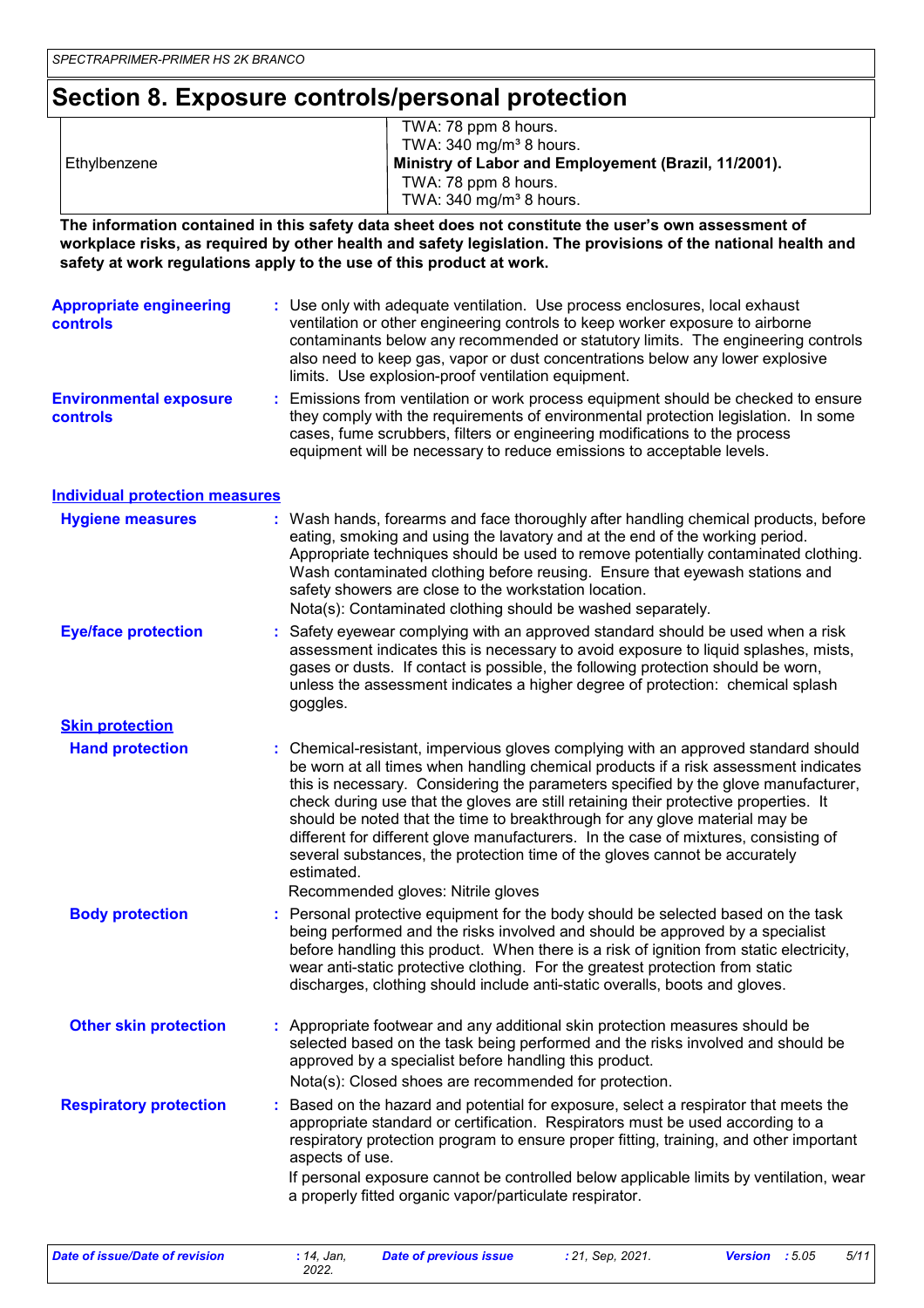### **Section 9. Physical and chemical properties**

| <b>Appearance</b>                                                |                                                                |
|------------------------------------------------------------------|----------------------------------------------------------------|
| <b>Physical state</b>                                            | : Liquid.                                                      |
| <b>Color</b>                                                     | : Various                                                      |
| Odor                                                             | Characteristic.                                                |
| <b>Odor threshold</b>                                            | : Not available.                                               |
| рH                                                               | : Not applicable.                                              |
| <b>Melting/freezing point</b>                                    | : Not available.                                               |
| <b>Boiling point, Initial boiling</b><br>point and boiling range | : $112^{\circ}$ C (233.6 $^{\circ}$ F)                         |
| <b>Flash point</b>                                               | : Closed cup: $27^{\circ}$ C (80.6 $^{\circ}$ F)               |
| <b>Evaporation rate</b>                                          | : Not available.                                               |
| <b>Flammability</b>                                              | : Not available.                                               |
| Lower and upper explosion<br>limit/flammability limit            | $:$ Lower: 1%<br>Upper: 9.8%                                   |
| <b>Vapor pressure</b>                                            | : $1.3$ kPa (10 mm Hg)                                         |
| <b>Relative vapor density</b>                                    | : Not available.                                               |
| <b>Density</b>                                                   | : $1.621192735$ g/cm <sup>3</sup>                              |
| <b>Solubility</b>                                                | : Not available.                                               |
| <b>Partition coefficient: n-</b><br>octanol/water                | : Not applicable.                                              |
| <b>Auto-ignition temperature</b>                                 | : Not available.                                               |
| <b>Decomposition temperature</b>                                 | : Not available.                                               |
| <b>Viscosity</b>                                                 | Kinematic (40°C (104°F)): <20.5 mm <sup>2</sup> /s (<20.5 cSt) |

### **Section 10. Stability and reactivity**

| <b>Reactivity</b>                            | : No specific test data related to reactivity available for this product or its ingredients.                                                                                 |
|----------------------------------------------|------------------------------------------------------------------------------------------------------------------------------------------------------------------------------|
| <b>Chemical stability</b>                    | : The product is stable.                                                                                                                                                     |
| <b>Possibility of hazardous</b><br>reactions | : Under normal conditions of storage and use, hazardous reactions will not occur.                                                                                            |
| <b>Conditions to avoid</b>                   | : Avoid all possible sources of ignition (spark or flame). Do not pressurize, cut, weld,<br>braze, solder, drill, grind or expose containers to heat or sources of ignition. |
| <b>Incompatible materials</b>                | : Reactive or incompatible with the following materials:<br>oxidizing materials                                                                                              |
| <b>Hazardous decomposition</b><br>products   | : Under normal conditions of storage and use, hazardous decomposition products<br>should not be produced.                                                                    |

## **Section 11. Toxicological information**

| ** Data of Mixture **                           |                                                     |
|-------------------------------------------------|-----------------------------------------------------|
| Information on the likely<br>routes of exposure | : Not available.                                    |
| <b>Potential acute health effects</b>           |                                                     |
| <b>Eye contact</b>                              | : No known significant effects or critical hazards. |
| <b>Inhalation</b>                               | : No known significant effects or critical hazards. |
| <b>Skin contact</b>                             | : Causes mild skin irritation.                      |

*Date of issue/Date of revision* **:** *14, Jan,*

```
2022.
```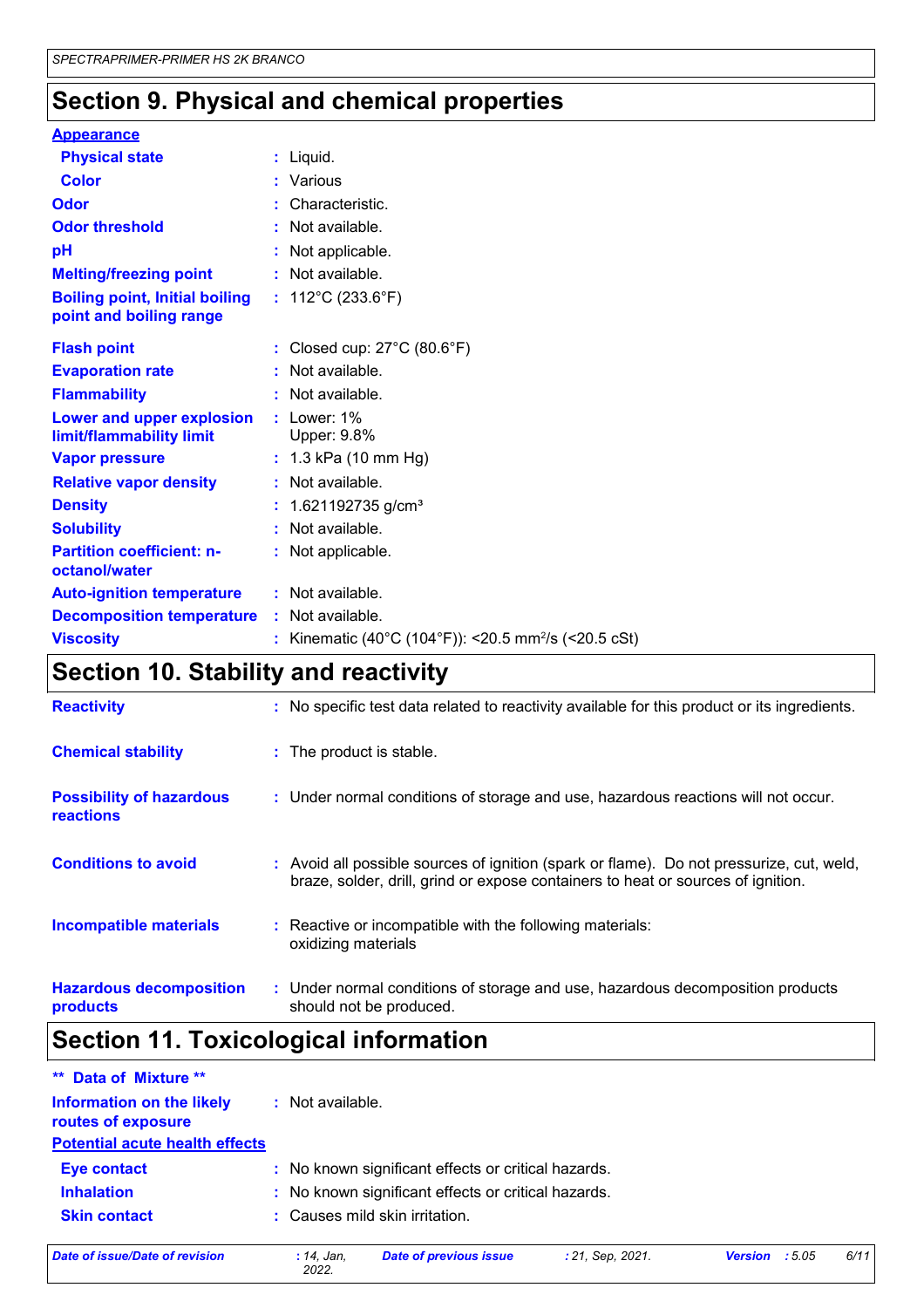## **Section 11. Toxicological information**

**Ingestion :** May be fatal if swallowed and enters airways.

#### **Symptoms related to the physical, chemical and toxicological characteristics**

| <b>Eye contact</b>  | : Adverse symptoms may include the following:<br>pain or irritation<br>watering<br>redness |
|---------------------|--------------------------------------------------------------------------------------------|
| <b>Inhalation</b>   | $:$ No specific data.                                                                      |
| <b>Skin contact</b> | : Adverse symptoms may include the following:<br>irritation<br>redness                     |
| <b>Ingestion</b>    | : Adverse symptoms may include the following:<br>nausea or vomiting                        |

#### **Potential chronic health effects**

| <b>General</b>               | : No known significant effects or critical hazards. |
|------------------------------|-----------------------------------------------------|
| <b>Carcinogenicity</b>       | : No known significant effects or critical hazards. |
| <b>Mutagenicity</b>          | : No known significant effects or critical hazards. |
| <b>Teratogenicity</b>        | : No known significant effects or critical hazards. |
| <b>Developmental effects</b> | : No known significant effects or critical hazards. |
| <b>Fertility effects</b>     | : No known significant effects or critical hazards. |

#### **Numerical measures of toxicity**

#### **Acute toxicity estimates**

| Route               | <b>ATE value</b> |
|---------------------|------------------|
| <b>I</b> Dermal     | 13820.47 mg/kg   |
| Inhalation (gases)  | 84179.21 ppm     |
| Inhalation (vapors) | 146.04 mg/l      |

#### **\*\* Data of Component \*\***

#### **Acute toxicity Information on toxicological effects**

| <b>ACULE LUXICILY</b>          |                      |                |             |                 |
|--------------------------------|----------------------|----------------|-------------|-----------------|
| <b>Product/ingredient name</b> | <b>Result</b>        | <b>Species</b> | <b>Dose</b> | <b>Exposure</b> |
| 2-Butyl Acetate                | LD50 Oral            | Rat            | 3200 mg/kg  |                 |
| Xylene, mixed isomers          | LC50 Inhalation Gas. | Rat            | 6700 ppm    | 4 hours         |
|                                | LD50 Oral            | Rat            | 4300 mg/kg  |                 |
| Ethylbenzene                   | LD50 Dermal          | Rabbit         | >5000 mg/kg |                 |
|                                | LD50 Oral            | Rat            | 3500 mg/kg  |                 |

**Irritation/Corrosion**

| <b>Product/ingredient name</b> | <b>Result</b>            | <b>Species</b> | <b>Score</b> | <b>Exposure</b> | <b>Observation</b> |
|--------------------------------|--------------------------|----------------|--------------|-----------------|--------------------|
| <b>Titanium Dioxide</b>        | Skin - Mild irritant     | Human          |              | 72 hours 300    |                    |
|                                |                          |                |              | ug l            |                    |
| Talc                           | Skin - Mild irritant     | Human          |              | l72 hours 300   |                    |
|                                |                          |                |              | ug l            |                    |
| Xylene, mixed isomers          | Eyes - Mild irritant     | Rabbit         |              | 87 mg           |                    |
|                                | Eyes - Severe irritant   | Rabbit         |              | 24 hours 5      |                    |
|                                |                          |                |              | mg              |                    |
|                                | Skin - Mild irritant     | Rat            |              | $8$ hours 60 uL |                    |
|                                | Skin - Moderate irritant | Rabbit         |              | 24 hours 500    |                    |
|                                |                          |                |              | mg              |                    |
|                                | Skin - Moderate irritant | Rabbit         |              | $100 \%$        |                    |
| Ethylbenzene                   | Eyes - Severe irritant   | Rabbit         |              | 500 mg          |                    |
|                                | Skin - Mild irritant     | Rabbit         |              | 24 hours 15     |                    |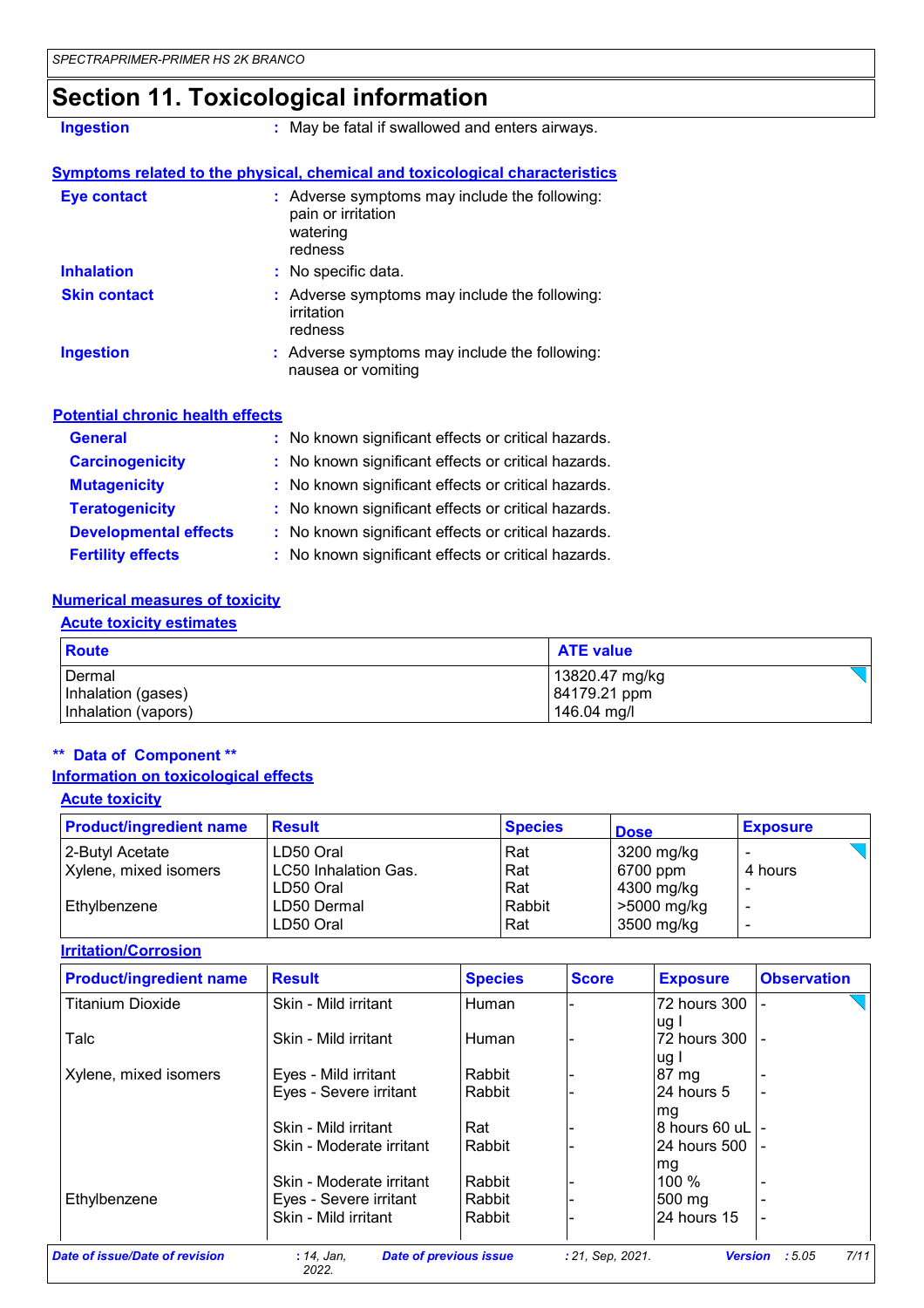## **Section 11. Toxicological information**

| Specific target organ toxicity (single exposure)          |                          |                                                                         |                                 |
|-----------------------------------------------------------|--------------------------|-------------------------------------------------------------------------|---------------------------------|
| <b>Name</b>                                               | <b>Category</b>          | <b>Route of</b><br>exposure                                             | <b>Target organs</b>            |
| Xylene, mixed isomers                                     | Category 3               |                                                                         | Respiratory tract<br>irritation |
| <b>Specific target organ toxicity (repeated exposure)</b> |                          |                                                                         |                                 |
| <b>Name</b>                                               | <b>Category</b>          | <b>Route of</b><br>exposure                                             | <b>Target organs</b>            |
| Xylene, mixed isomers<br>Ethylbenzene                     | Category 2<br>Category 2 |                                                                         | hearing organs                  |
| <b>Aspiration hazard</b>                                  |                          |                                                                         |                                 |
| <b>Name</b>                                               |                          | <b>Result</b>                                                           |                                 |
| Xylene, mixed isomers<br>Ethylbenzene                     |                          | <b>ASPIRATION HAZARD - Category 1</b><br>ASPIRATION HAZARD - Category 1 |                                 |

mg

### **Section 12. Ecological information**

| <b>Toxicity</b>                |                                          |                                        |                 |
|--------------------------------|------------------------------------------|----------------------------------------|-----------------|
| <b>Product/ingredient name</b> | <b>Result</b>                            | <b>Species</b>                         | <b>Exposure</b> |
| <b>Titanium Dioxide</b>        | Acute LC50 >1000000 µg/l Marine<br>water | Fish - Fundulus heteroclitus           | 96 hours        |
| <b>Barium Sulfate</b>          | Acute EC50 634 mg/l Fresh water          | Crustaceans - Cypris<br>subglobosa     | 48 hours        |
|                                | Acute EC50 32 mg/l Fresh water           | Daphnia - Daphnia magna                | 48 hours        |
| Xylene, mixed isomers          | Acute LC50 8500 µg/l Marine water        | Crustaceans - Palaemonetes<br>pugio    | 48 hours        |
|                                | Acute LC50 13400 µg/l Fresh water        | Fish - Pimephales promelas             | 96 hours        |
| Ethylbenzene                   | Acute EC50 4900 µg/l Marine water        | Algae - Skeletonema costatum           | 72 hours        |
|                                | Acute EC50 7700 µg/l Marine water        | Algae - Skeletonema costatum           | 96 hours        |
|                                | Acute EC50 6.53 mg/l Marine water        | Crustaceans - Artemia sp. -<br>Nauplii | 48 hours        |
|                                | Acute EC50 2.93 mg/l Fresh water         | Daphnia - Daphnia magna -<br>Neonate   | 48 hours        |
|                                | Acute LC50 4200 µg/l Fresh water         | Fish - Oncorhynchus mykiss             | 96 hours        |

#### **Persistence/degradability**

| <b>Product/ingredient name</b>          | <b>Aquatic half-life</b> | <b>Photolysis</b> | Biodegradability   |
|-----------------------------------------|--------------------------|-------------------|--------------------|
| Xylene, mixed isomers<br>l Ethvlbenzene |                          |                   | Readily<br>Readily |

#### **Bioaccumulative potential**

| <b>Product/ingredient name</b> | <b>LogP</b> <sub>ow</sub> | <b>BCF</b>  | <b>Potential</b> |
|--------------------------------|---------------------------|-------------|------------------|
| Xylene, mixed isomers          |                           | 8.1 to 25.9 | low              |

#### **Mobility in soil**

**Soil/water partition coefficient (Koc)** 

**:** Not available.

**Other adverse effects** : No known significant effects or critical hazards.

*Date of issue/Date of revision* **:** *14, Jan,*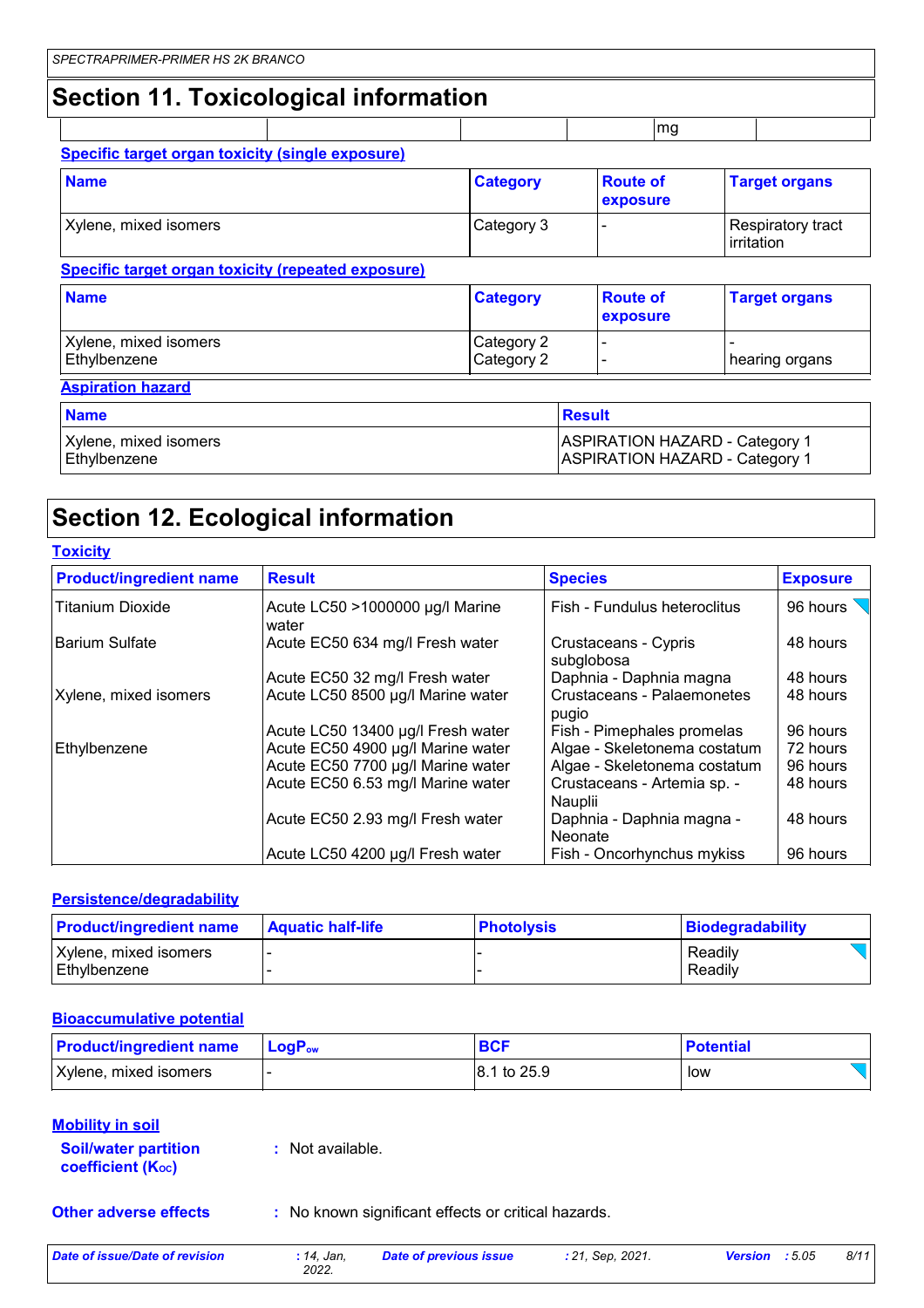### **Section 13. Disposal considerations**

#### **Disposal methods :**

The generation of waste should be avoided or minimized wherever possible. Disposal of this product, solutions and any by-products should at all times comply with the requirements of environmental protection and waste disposal legislation and any regional local authority requirements. Dispose of surplus and nonrecyclable products via a licensed waste disposal contractor. Waste should not be disposed of untreated to the sewer unless fully compliant with the requirements of all authorities with jurisdiction. Waste packaging should be recycled. Incineration or landfill should only be considered when recycling is not feasible. This material and its container must be disposed of in a safe way. Care should be taken when handling emptied containers that have not been cleaned or rinsed out. Empty containers or liners may retain some product residues. Vapor from product residues may create a highly flammable or explosive atmosphere inside the container. Do not cut, weld or grind used containers unless they have been cleaned thoroughly internally. Avoid dispersal of spilled material and runoff and contact with soil, waterways, drains and sewers.

### **Section 14. Transport information**

|                                      | <b>Brazil - ANTT</b> | <b>IMDG</b>    | <b>IATA</b>    |
|--------------------------------------|----------------------|----------------|----------------|
| <b>UN number</b>                     | <b>UN1263</b>        | <b>UN1263</b>  | <b>UN1263</b>  |
| <b>UN proper</b><br>shipping name    | <b>PAINT</b>         | <b>PAINT</b>   | <b>PAINT</b>   |
| <b>Transport hazard</b><br>class(es) | $\vert 3 \vert$      | 3              | 3              |
| <b>Packing group</b>                 | Ш                    | $\mathbf{III}$ | $\mathbf{III}$ |
| <b>Environmental</b><br>hazards      | No.                  | No.            | No.            |
| <b>Additional</b><br>information     | Risk number 30       | ۰              |                |

**Special precautions for user Transport within user's premises:** always transport in closed containers that are **:** upright and secure. Ensure that persons transporting the product know what to do in the event of an accident or spillage.

### **Section 15. Regulatory information**

#### **Safety, health and environmental regulations specific for the product**

**:** No known specific national and/or regional regulations applicable to this product (including its ingredients).

#### **International regulations**

**Chemical Weapon Convention List Schedules I, II & III Chemicals** Not listed.

#### **Montreal Protocol**

Not listed.

#### **Stockholm Convention on Persistent Organic Pollutants**

Not listed.

### **Rotterdam Convention on Prior Informed Consent (PIC)**

Not listed.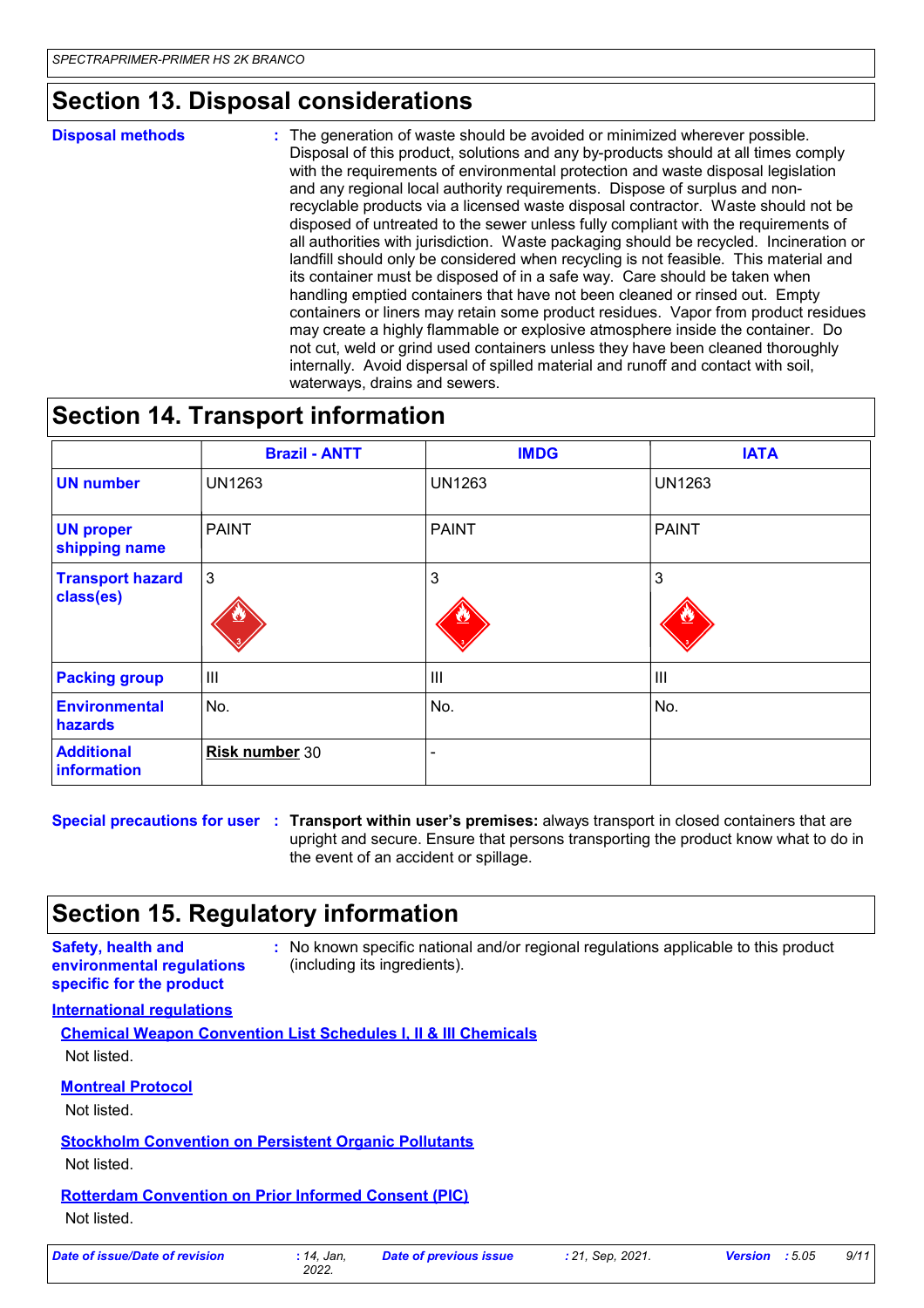### **Section 15. Regulatory information**

**UNECE Aarhus Protocol on POPs and Heavy Metals** Not listed.

#### **Inventory list**

| <b>Australia</b>         | : Not determined.                                                                    |
|--------------------------|--------------------------------------------------------------------------------------|
| <b>Canada</b>            | : Not determined.                                                                    |
| <b>China</b>             | : Not determined.                                                                    |
| <b>Europe</b>            | Not determined.                                                                      |
| <b>Japan</b>             | : Japan inventory (CSCL): Not determined.<br>Japan inventory (ISHL): Not determined. |
| <b>Malaysia</b>          | : Not determined                                                                     |
| <b>New Zealand</b>       | : Not determined.                                                                    |
| <b>Philippines</b>       | : Not determined.                                                                    |
| <b>Republic of Korea</b> | : Not determined.                                                                    |
| <b>Taiwan</b>            | : Not determined.                                                                    |
| <b>Thailand</b>          | : Not determined.                                                                    |
| <b>Turkey</b>            | : Not determined.                                                                    |
| <b>United States</b>     | : Not determined.                                                                    |
| <b>Viet Nam</b>          | : Not determined.                                                                    |

### **Section 16. Other information**

| <b>History</b>                    |                                                                                                                                                                                                                                                                                                                                                                                                                                                                                                                                                        |
|-----------------------------------|--------------------------------------------------------------------------------------------------------------------------------------------------------------------------------------------------------------------------------------------------------------------------------------------------------------------------------------------------------------------------------------------------------------------------------------------------------------------------------------------------------------------------------------------------------|
| Date of printing                  | $: 16,$ Jan, 2022.                                                                                                                                                                                                                                                                                                                                                                                                                                                                                                                                     |
| Date of issue/Date of<br>revision | $: 14$ , Jan, 2022.                                                                                                                                                                                                                                                                                                                                                                                                                                                                                                                                    |
| Date of previous issue            | $: 21,$ Sep, 2021.                                                                                                                                                                                                                                                                                                                                                                                                                                                                                                                                     |
| <b>Version</b>                    | : 5.05                                                                                                                                                                                                                                                                                                                                                                                                                                                                                                                                                 |
| <b>Version of the Product</b>     | : 00500                                                                                                                                                                                                                                                                                                                                                                                                                                                                                                                                                |
| <b>Key to abbreviations</b>       | $:$ ATE = Acute Toxicity Estimate<br>BCF = Bioconcentration Factor<br>GHS = Globally Harmonized System of Classification and Labelling of Chemicals<br>IATA = International Air Transport Association<br>IBC = Intermediate Bulk Container<br><b>IMDG = International Maritime Dangerous Goods</b><br>LogPow = logarithm of the octanol/water partition coefficient<br>MARPOL = International Convention for the Prevention of Pollution From Ships,<br>1973 as modified by the Protocol of 1978. ("Marpol" = marine pollution)<br>UN = United Nations |
| <b>References</b>                 | $:$ Not available.                                                                                                                                                                                                                                                                                                                                                                                                                                                                                                                                     |

**Indicates information that has changed from previously issued version.**

#### **Notice to reader**

**It is recommended that each customer or recipient of this Safety Data Sheet (SDS) study it carefully and consult resources, as necessary or appropriate, to become aware of and understand the data contained in this SDS and any hazards associated with the product. This information is provided in good faith and believed to be accurate as of the effective date herein. However, no warranty, express or implied, is given. The information presented here applies only to the product as shipped. The addition of any material can change the composition, hazards and risks of the product. Products shall not be repackaged, modified, or tinted except as specifically instructed by Sherwin-Williams, including but not limited to the incorporation of non Sherwin-Williams products or the use or addition of products in proportions not specified by Sherwin-Williams. Regulatory requirements are subject to change and may differ between various locations and jurisdictions. The customer/buyer/user is responsible to ensure that his activities comply with all country, federal, state, provincial or local laws. The conditions for use of the product are not under the control of the manufacturer; the customer/buyer/user is responsible to determine the conditions necessary for the safe use**